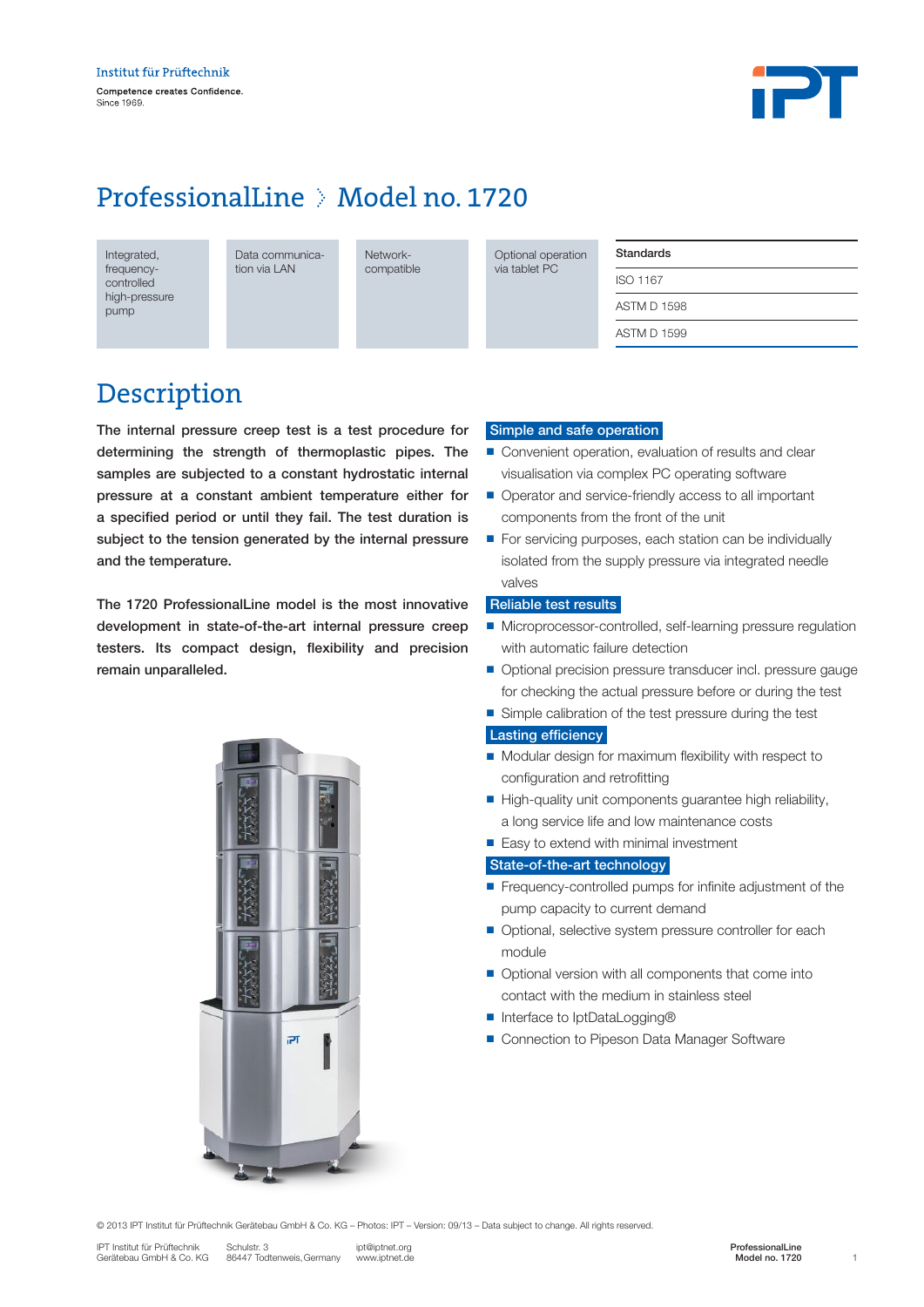### Institut für Prüftechnik Competence creates Confidence.<br>Since 1969.



### Basic cabinets

|                                                                                                                                                                                                                                                                                     | V1721-0031                                                                                                  | V1721-0032 | V1721-0033 | V1721-0034 | V1720-0004                         | V1720-0003     |
|-------------------------------------------------------------------------------------------------------------------------------------------------------------------------------------------------------------------------------------------------------------------------------------|-------------------------------------------------------------------------------------------------------------|------------|------------|------------|------------------------------------|----------------|
| Pressure range up to<br>bar                                                                                                                                                                                                                                                         | 100                                                                                                         | 200        | 400        | 600        |                                    | ۰              |
| Integrated, frequency-controlled high-pressure pump                                                                                                                                                                                                                                 | $\bullet$                                                                                                   | $\bullet$  | $\bullet$  | $\bullet$  |                                    |                |
| l/min<br>Pump capacity                                                                                                                                                                                                                                                              | 6                                                                                                           | 6          | 4          | 2          |                                    |                |
| Increased capacity via second pump (with booster)<br>l/min                                                                                                                                                                                                                          | 12                                                                                                          | 12         | 8          | 4          |                                    |                |
| Second system pressure                                                                                                                                                                                                                                                              |                                                                                                             | $\circ$    | $\circ$    | O          |                                    |                |
| Stainless steel pressure reservoir                                                                                                                                                                                                                                                  | $\bullet$                                                                                                   | $\bullet$  | $\bullet$  | $\bullet$  |                                    |                |
| For connection to an external<br>pressurised water supply unit (1721)                                                                                                                                                                                                               |                                                                                                             |            |            |            |                                    |                |
| Max, number of racks                                                                                                                                                                                                                                                                | 3                                                                                                           | 3          | 3          | 3          | 3                                  | $\overline{4}$ |
| Number of modules per rack                                                                                                                                                                                                                                                          | 3                                                                                                           | 3          | 3          | 3          | 3                                  | 3              |
| Max. number of modules in cabinet                                                                                                                                                                                                                                                   | $\mathsf g$                                                                                                 | 9          | 9          | 9          | $\mathsf g$                        | 12             |
| Max. number of stations in cabinet                                                                                                                                                                                                                                                  | 45                                                                                                          | 45         | 45         | 45         | 45                                 | 60             |
| Precision pressure gauge                                                                                                                                                                                                                                                            | $\circ$                                                                                                     | $\circ$    | $\circ$    | $\circ$    | $\circ$                            | $\circ$        |
| External control unit (PC)                                                                                                                                                                                                                                                          | $\circ$                                                                                                     | $\circ$    | $\circ$    | O          | $\circ$                            | $\circ$        |
| Operation via IptDataLogging®                                                                                                                                                                                                                                                       | $\circ$                                                                                                     | $\circ$    | $\circ$    | $\circ$    | $\circ$                            | $\circ$        |
| Compatible with IptDataLogging®                                                                                                                                                                                                                                                     | From version 5.x                                                                                            |            |            |            | From version 5.x                   |                |
| Data interface to internal programs                                                                                                                                                                                                                                                 | <b>Fast Ethernet</b><br>Fast Ethernet (10/100 Mbit)<br>(10/100 Mbit)                                        |            |            |            |                                    |                |
| WLAN control unit (tablet)                                                                                                                                                                                                                                                          | $\circ$                                                                                                     | $\circ$    | $\circ$    | $\circ$    | $\circ$                            | O              |
| <b>CE</b> conformity                                                                                                                                                                                                                                                                | $\bullet$                                                                                                   | $\bullet$  | $\bullet$  | $\bullet$  | ●                                  | $\bullet$      |
| Width<br>mm                                                                                                                                                                                                                                                                         | 720                                                                                                         | 720        | 720        | 720        | 720                                | 720            |
| Depth<br>mm                                                                                                                                                                                                                                                                         | 770                                                                                                         | 770        | 1310       | 1310       | 770                                | 770            |
| Height with 1 rack<br>mm                                                                                                                                                                                                                                                            | 1250                                                                                                        | 1250       | 1250       | 1250       | 1250                               | 900            |
| Height with 2 racks<br>mm                                                                                                                                                                                                                                                           | 1600                                                                                                        | 1600       | 1600       | 1600       | 1600                               | 1250           |
| Height with 3 racks<br>mm                                                                                                                                                                                                                                                           | 1950                                                                                                        | 1950       | 1950       | 1950       | 1950                               | 1600           |
| Height with 4 racks<br>mm                                                                                                                                                                                                                                                           |                                                                                                             | ۰          |            | ۰          |                                    | 1950           |
| Voltage data                                                                                                                                                                                                                                                                        | 100-240 V, 50/60<br>230/400 V, 50/60 Hz<br>Hz (other voltages<br>(other voltages on request)<br>on request) |            |            |            |                                    |                |
| included<br>O<br>available/optional<br>$\Box$<br>eligible<br>۰                                                                                                                                                                                                                      | not available                                                                                               |            |            |            |                                    |                |
| © 2013 IPT Institut für Prüftechnik Gerätebau GmbH & Co. KG - Photos: IPT - Version: 09/13 - Data subject to change. All rights reserved.<br>IPT Institut für Prüftechnik<br>Schulstr. 3<br>ipt@iptnet.org<br>Gerätebau GmbH & Co. KG<br>86447 Todtenweis, Germany<br>www.iptnet.de |                                                                                                             |            |            |            | ProfessionalLine<br>Model no. 1720 | $\overline{c}$ |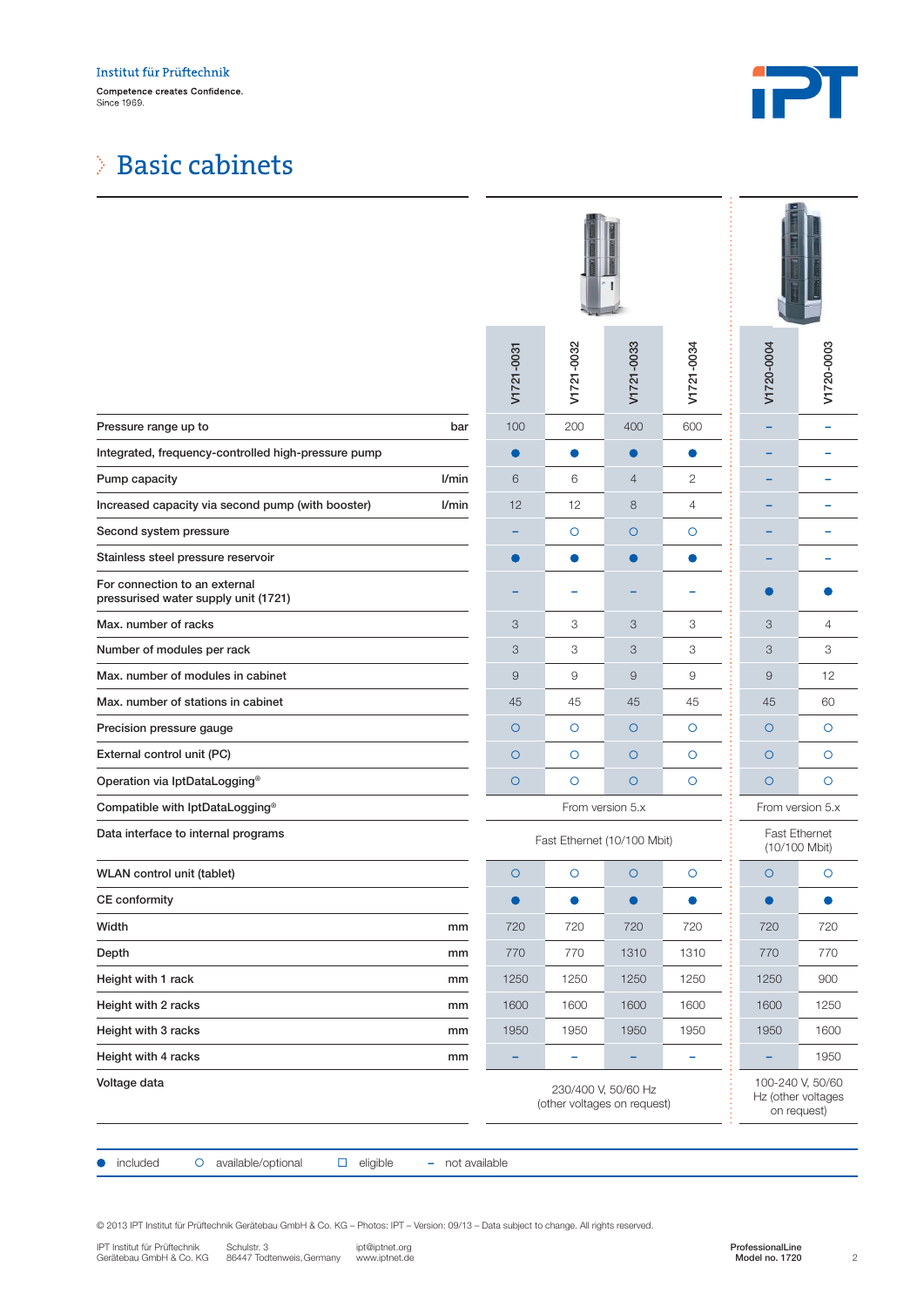

### $\gg$  Modules

|                                                      | Internal pressure creep tests               |            |            |            | <b>Burst tests</b> |            |              |            |
|------------------------------------------------------|---------------------------------------------|------------|------------|------------|--------------------|------------|--------------|------------|
|                                                      |                                             |            |            |            |                    |            |              |            |
|                                                      | V1720-0011                                  | V1720-0012 | V1720-0013 | V1720-0014 | V1720-0019         | V1722-0001 | V1722-0002   | V1722-0004 |
| Pressure range up to<br>bar                          | 100                                         | 200        | 400        | 600        | 100                | 100        | 200          | 600        |
| Number of stations                                   | 5                                           | 5          | 5          | 5          | 5                  | 1          | $\mathbf{1}$ | 1          |
| <b>Extension station</b>                             |                                             | -          |            | ۰          |                    | $\circ$    | $\circ$      | $\circ$    |
| Pressure regulation via microprocessor<br>controller | $\bullet$                                   | О          | $\bullet$  | $\bullet$  | $\bullet$          | $\bullet$  | $\bullet$    |            |
| Regulated pressure increase (linear)                 |                                             | -          |            | ۰          |                    | $\bullet$  | $\bullet$    | n          |
| Regulated pressure stages (linear)                   |                                             | -          |            | ۰          |                    | $\bullet$  | 0            |            |
| SensLine connection                                  | $\bullet$                                   | $\bullet$  | С.         | $\bullet$  |                    | $\bullet$  | O            |            |
| For increased pump capacity                          |                                             | -          |            | ۰          |                    | -          |              |            |
| Selective system pressure controller                 | $\circ$                                     | $\circ$    | $\circ$    | O          | $\circ$            | ۰          |              |            |
| Stainless steel design                               | $\circ$                                     | O          | $\bullet$  | $\bullet$  | $\circ$            | $\circ$    | $\circ$      |            |
| 10-bar pressure transducer                           | $\Box$                                      | ۰          |            | ۰          |                    | -          |              |            |
| 16-bar pressure transducer                           | $\Box$                                      | ۰          |            | ۰          |                    | -          |              |            |
| 25-bar pressure transducer                           | $\Box$                                      | -          |            | ۰          |                    | □          |              |            |
| 40-bar pressure transducer                           | $\Box$                                      | -          |            | ۰          |                    | $\Box$     |              |            |
| 60-bar pressure transducer                           | $\Box$                                      | о          |            | ۰          | □                  | □          | $\Box$       | -          |
| 100-bar pressure transducer                          | $\Box$                                      | о          | $\Box$     | ۰          | □                  | □          | □            |            |
| 160-bar pressure transducer                          |                                             | □          | □          | $\Box$     | □                  | -          | □            | $\Box$     |
| 250-bar pressure transducer                          | -                                           | о          | $\Box$     | $\Box$     | $\Box$             | ۰          | $\Box$       | $\Box$     |
| 400-bar pressure transducer                          | ۰                                           | ۰          | $\Box$     | $\Box$     | $\Box$             | -          | -            | $\Box$     |
| 600-bar pressure transducer                          | ۰                                           |            |            | $\Box$     |                    |            |              | $\Box$     |
| Accuracy class for pressure transducer               | 0.25 % of full scale of pressure transducer |            |            |            |                    |            |              |            |
|                                                      |                                             |            |            |            |                    |            |              |            |

● included o available/optional □ eligible – not available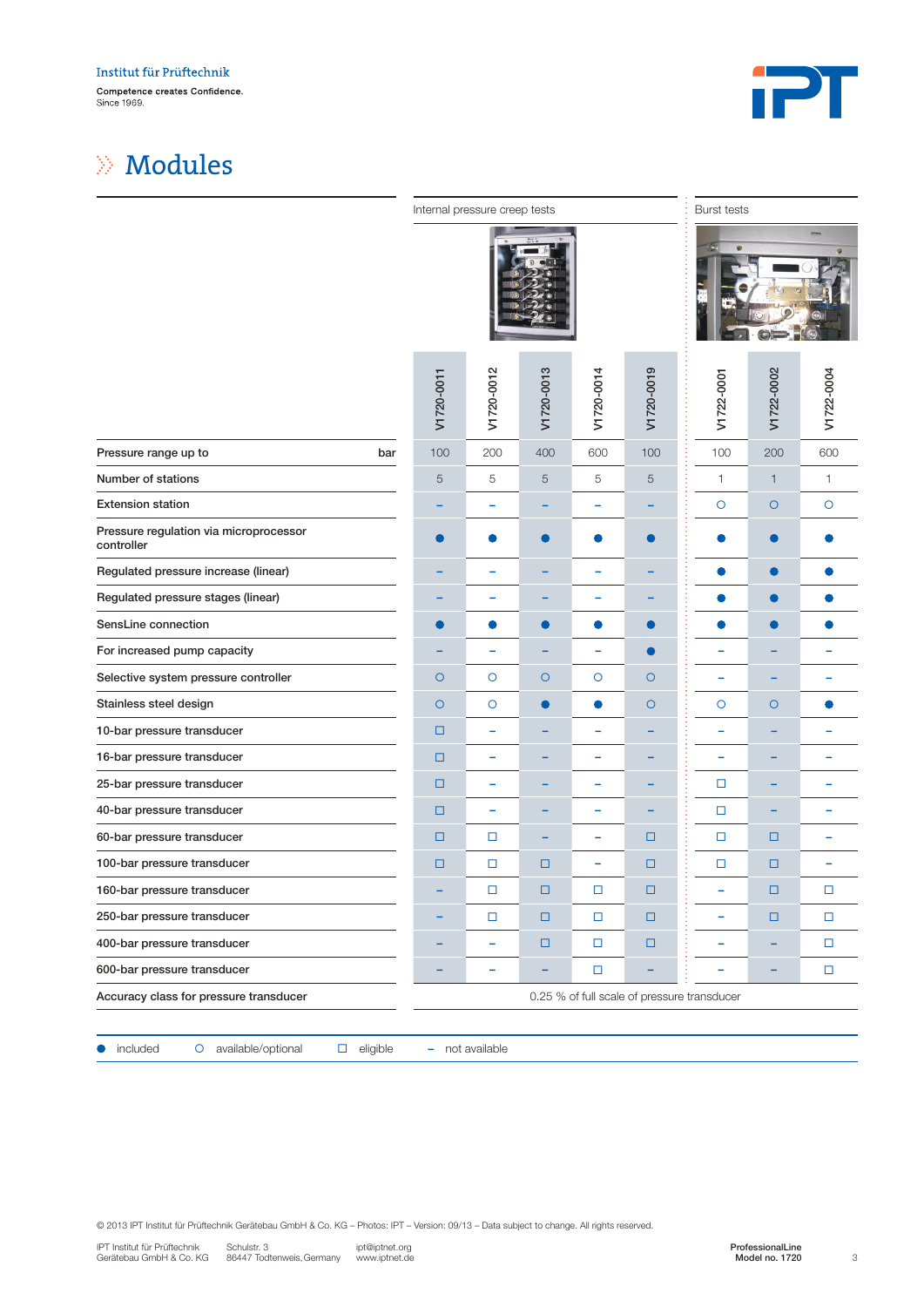

# $\gg$  Precision pressure gauges

|                                                                                                                                                                                                                                                                                     | V1723-0001               | V1723-0002                                     | V1723-0003     |
|-------------------------------------------------------------------------------------------------------------------------------------------------------------------------------------------------------------------------------------------------------------------------------------|--------------------------|------------------------------------------------|----------------|
| 16-bar pressure transducer                                                                                                                                                                                                                                                          | $\Box$                   | $\overline{\phantom{a}}$                       |                |
| 40-bar pressure transducer                                                                                                                                                                                                                                                          | $\Box$                   | $\overline{\phantom{a}}$                       |                |
| 60-bar pressure transducer                                                                                                                                                                                                                                                          | $\Box$                   | $\Box$                                         |                |
| 100-bar pressure transducer                                                                                                                                                                                                                                                         | $\Box$                   | $\Box$                                         | $\Box$         |
| 250-bar pressure transducer                                                                                                                                                                                                                                                         | $\overline{\phantom{0}}$ | $\overline{\phantom{m}}$                       | □              |
| 600-bar pressure transducer                                                                                                                                                                                                                                                         | $\equiv$                 | $\overline{\phantom{m}}$                       | $\Box$         |
| Accuracy class for pressure transducer                                                                                                                                                                                                                                              |                          | 0.10 % of full scale of pressure<br>transducer |                |
|                                                                                                                                                                                                                                                                                     |                          |                                                |                |
| included<br>O available/optional<br>$\Box$ eligible<br>- not available                                                                                                                                                                                                              |                          |                                                |                |
|                                                                                                                                                                                                                                                                                     |                          |                                                |                |
| © 2013 IPT Institut für Prüftechnik Gerätebau GmbH & Co. KG - Photos: IPT - Version: 09/13 - Data subject to change. All rights reserved.<br>IPT Institut für Prüftechnik<br>Schulstr. 3<br>ipt@iptnet.org<br>Gerätebau GmbH & Co. KG<br>86447 Todtenweis, Germany<br>www.iptnet.de |                          | ProfessionalLine<br>Model no. 1720             | $\overline{4}$ |